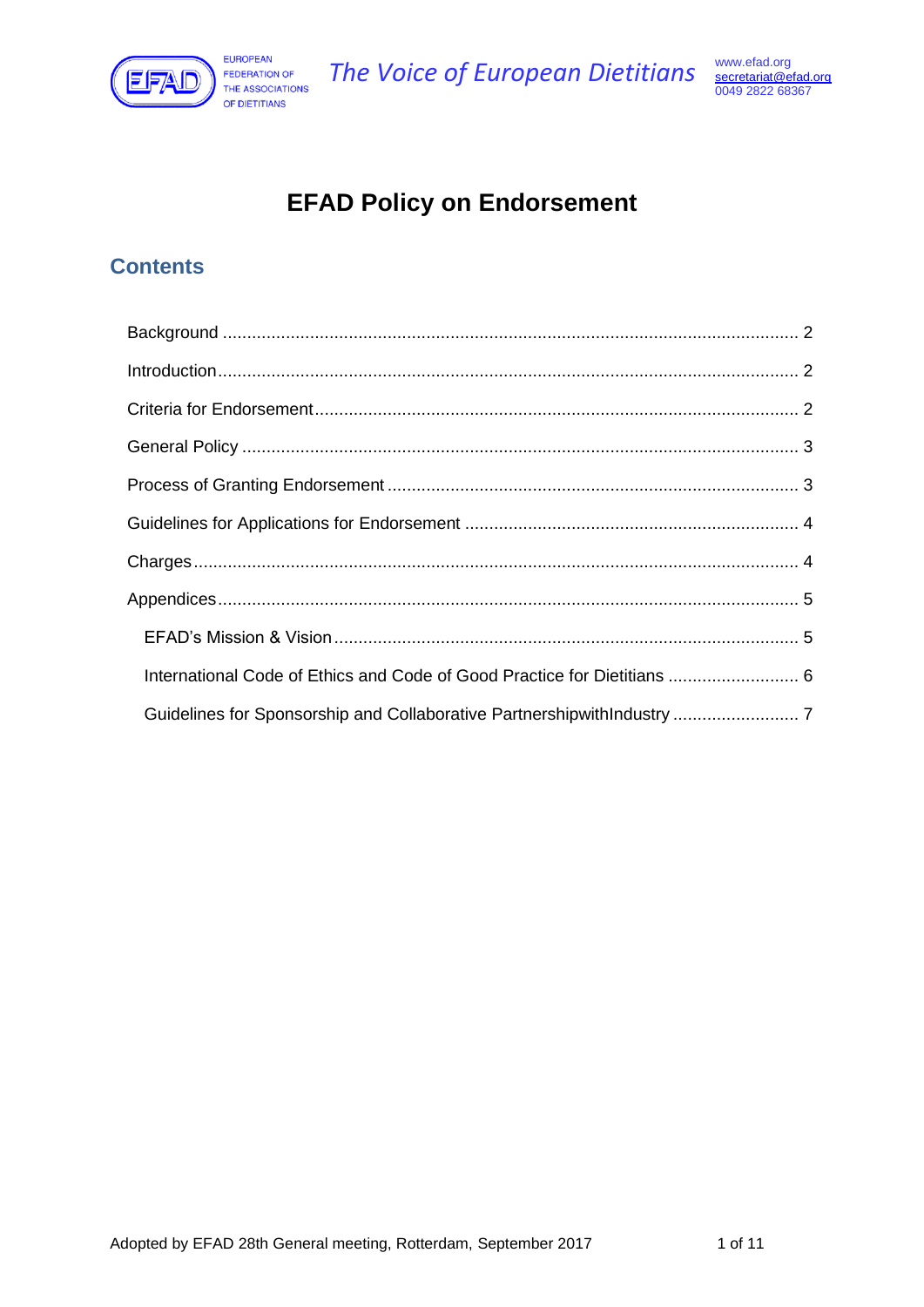

# **EFAD Policy on Endorsement**

# <span id="page-1-0"></span>*Background*

External organisations occasionally ask EFAD to endorse or support documents or initiatives in the development of which we have not been involved. EFAD was asked in August 2016 to endorse a book, written in German, on dietetic care of oncology patients. It advocated use of the Nutrition Care Process for the first time in Germany.

EFAD was also asked to endorse a certification scheme that was conceived to identify establishmentsoffering accommodation in the tourism sector whichenable guests to maintain a healthy diet throughout their stay.

<span id="page-1-1"></span>A policy to guide what EFAD will endorse in future is required.

# *Introduction*

EFAD is a Professional Association and non-governmental organisation that maintains independence and integrity at all times.

EFAD's Policy on Endorsement aims to maintain the integrity of EFAD and the independence and professional standing of its members, while promoting goods and services which will contribute to the mission and values of the Federation.

<span id="page-1-2"></span>Endorsement can take the form of text or the use of EFAD's logo, or both

# *Criteria for Endorsement*

Every endorsement must meet the following criteria:

- The endorsement contributes in an effective manner to the mission and vision of EFAD see Appendix 1
- The endorsement does not cause EFAD or any dietitian to contravene the International Code of Ethics and Code of Good Practice for Dietitians – See Appendix 2
- The endorsement is consistent with the EFAD Guidelines for Sponsorship and Collaboration with Industry – see Appendix 3
- The endorsed item is not in violation of any local, national or international law or regulation
- The endorsement will not cause any reputational risk to EFAD

EFAD will not, under any circumstances, endorse goods or items of:

- Organizations, or divisions of organisations, which are active in the production of tobacco and / or alcoholic beverages;
- Organizations, or divisions of organisations,whose core business is the sale of tobacco and / or alcohol;

EFAD reserves the right to check allof the endorsed information and advice given (e.g on the benefits and / or risks in the fields of health and sustainability of food) and to decline the endorsement, without the necessity to explain the reasons, if not satisfied with that information or advice

### <span id="page-1-3"></span>*Any change in text or product endorsed by EFAD must be approved by EFAD prior to the change being made*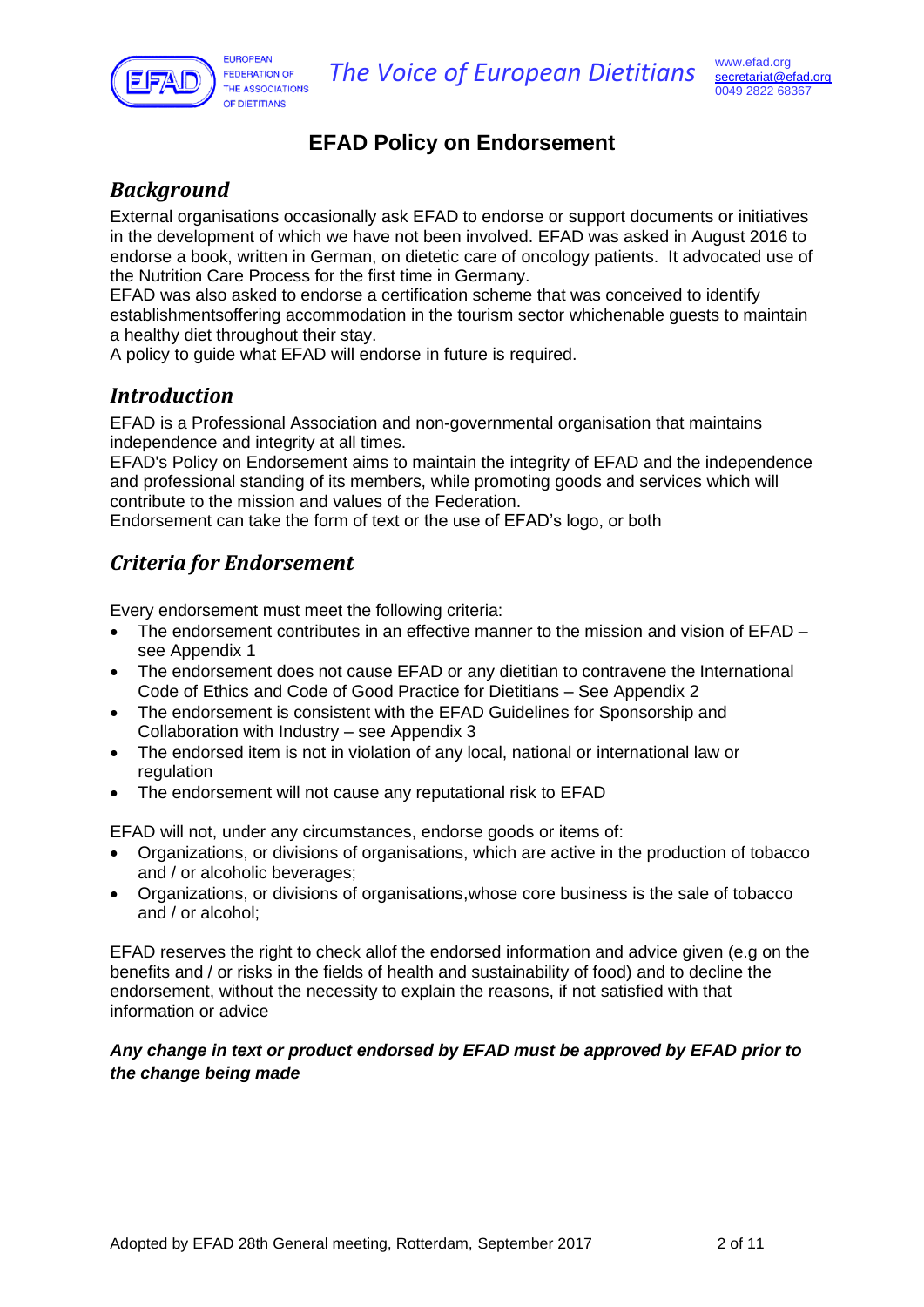

# *General Policy*

All EFAD endorsements should:

- Be consistent with the "Criteria for Endorsement"
- Be approved by the EFAD Executive Committee
- Be in English (may subsequently be translated into other languages)
- Be for a specified length of time (applications for renewal will be considered)
- Always clearly state the role of EFAD.
- Provide contact details for EFAD; the minimum will be [www.efad.org](http://www.efad.org/)
- Comply with the terms and conditions of the contract

### <span id="page-2-0"></span>*Process of Granting Endorsement*

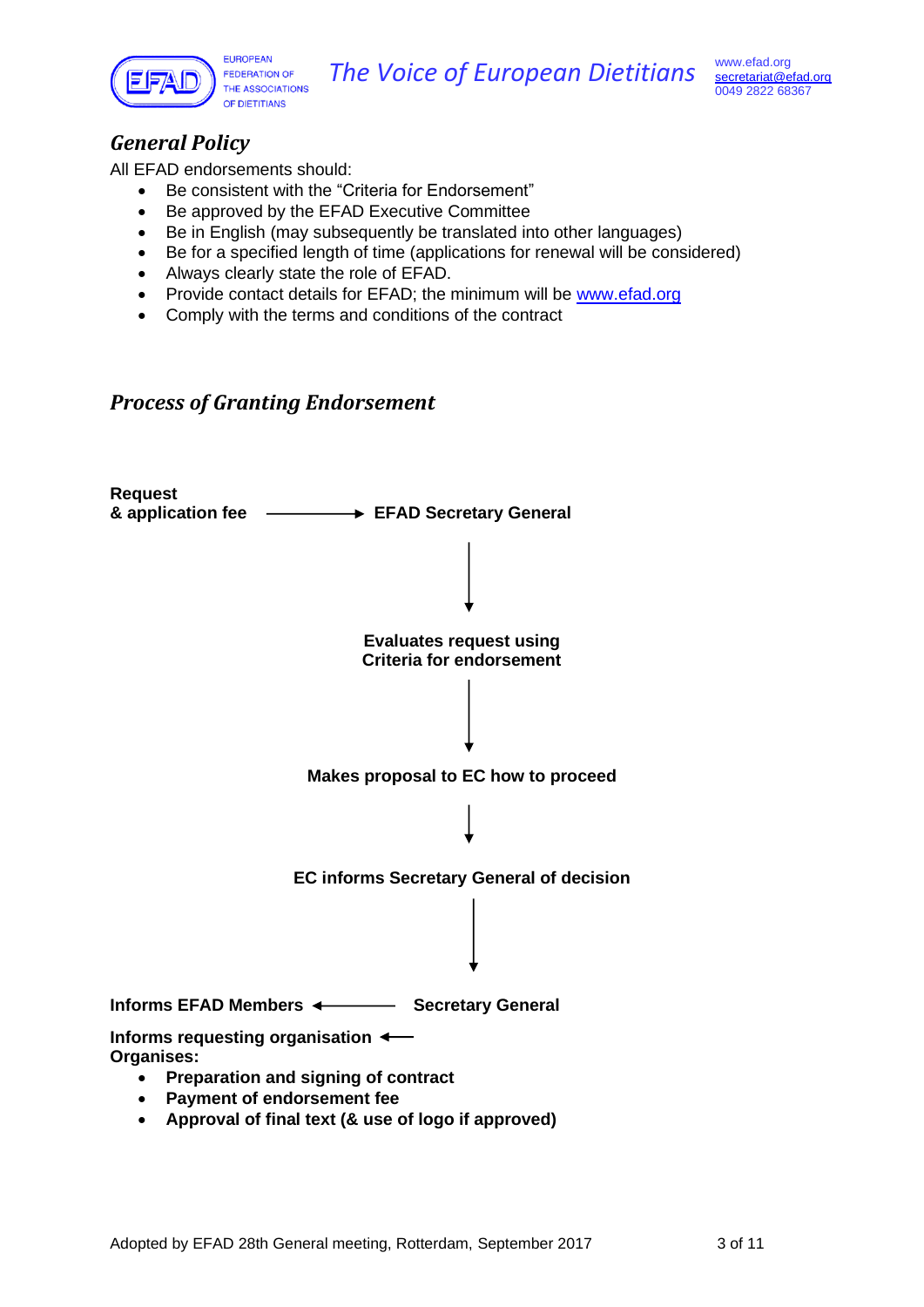

# <span id="page-3-0"></span>*Guidelines for Applications for Endorsement*

- 1. Requests for endorsement, together with an application fee, should be submitted to the EFAD Office at [secretariat@efad.org](mailto:secretariat@efad.org)
- 2. Requests should contain sufficient information to enable a proper assessment. The application should describe the manner in which the endorsement would be used.
- 3. Endorsements will usually take the form of text, but the use of EFAD's logo may be granted as part of an endorsement agreement. Any use of the logo will be at the discretion of EFAD and will only be permitted on a case by case basis following negotiation.
- 4. The EFAD Executive Committee will review and assess all applications.
- 5. The EFAD Executive Committee may approve or reject the application, or request additional information to enable it to make a decision.
- 6. Should the request for endorsement be approved an Endorsement Fee will be charged.
- 7. The Executive Committee must approve any material or text citing EFAD's endorsement prior to publication
- 8. The duration of endorsement is for 2 years; or until an artefact is re-published in a new edition; at which time renewal of endorsement requires a new application in full.

# <span id="page-3-1"></span>*Charges*

(*These charges are for guidance only – actual charges for endorsementwill be considered on a case-by-case basis*)

### **For an applicant not a member of EFAD**

Application Fee...................................................€300 Endorsement Fee (non-profit organisation)......€300 for 2 years Endorsement Fee (for-profit organisation)........€5000 minimum for 2 years Renewal of Endorsement Fee............................50% of intial fee for 2 years

**Where applicant is a member of EFAD** (National Dietetic Association, Full or Affiliate member or Education Associate member) requests endorsement the following guidance is to be considered:

If the product (eg a book) is not-for-sale/profit<sup>1</sup> and serves to enhance professional practice the overall fee should be zero

If the product is for sale/profit and serves to enhance professional practice the overall fee should be a once and for all 30% of €300 to cover the cost of application; an endorsement fee will not be charged

Other fees may apply depending on the nature of the product being endorsed.

<sup>&</sup>lt;sup>1</sup> For example published by the EFAD member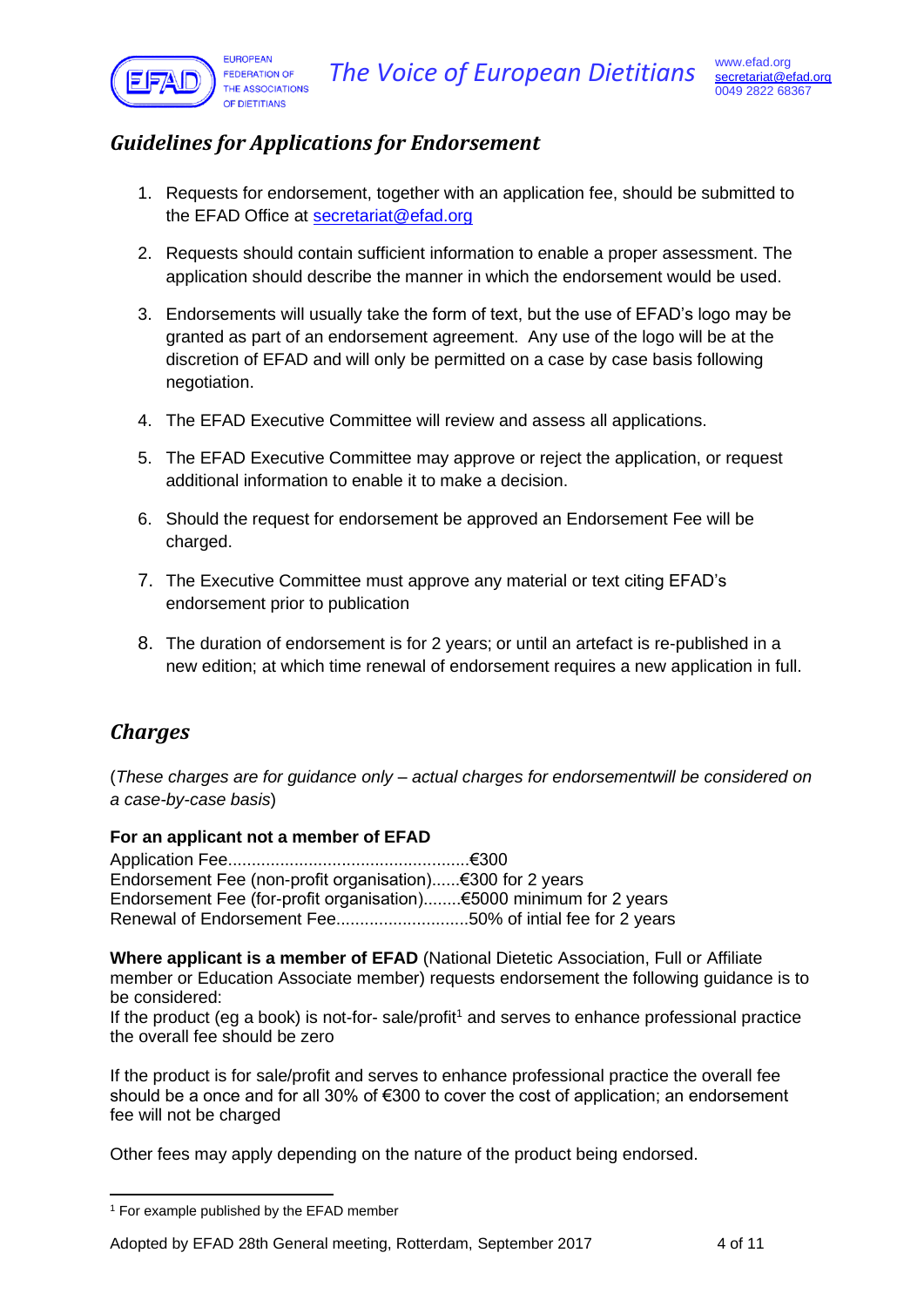

**The Voice of European Dietitians** [www.efad.org](http://www.efad.org/)

# <span id="page-4-0"></span>*Appendices*

**Appendix 1**

### <span id="page-4-1"></span>**EFAD's Mission & Vision**

### **EFAD Mission**

To support member Associations in developing the role that dietitians have in reducing inequalities and improving nutritional health in Europe

### **EFAD Values**

The values of EFAD guide how we make decisions and define our approach to partnership and collaboration. Our core values are: fairness, openness, non-discrimination, collaboration and independence.

These are expressed more fully in the way EFAD conducts its business, observing our Code of Ethics and Code of Good Practice and being:

- $\Box$  democratic, transparent and inclusive
- $\Box$  independent and ethical
- $\Box$  discerning and open to new ideas and approaches
- $\Box$  credible, objective and honest
- $\Box$  an effective communicator
- $\Box$  supportive of opportunity, innovation, creativity and entrepreneurship
- $\Box$  respectful of the values that members hold and their capabilities
- $\Box$  a partner with clients, colleagues and others
- $\Box$  active in pursuing excellence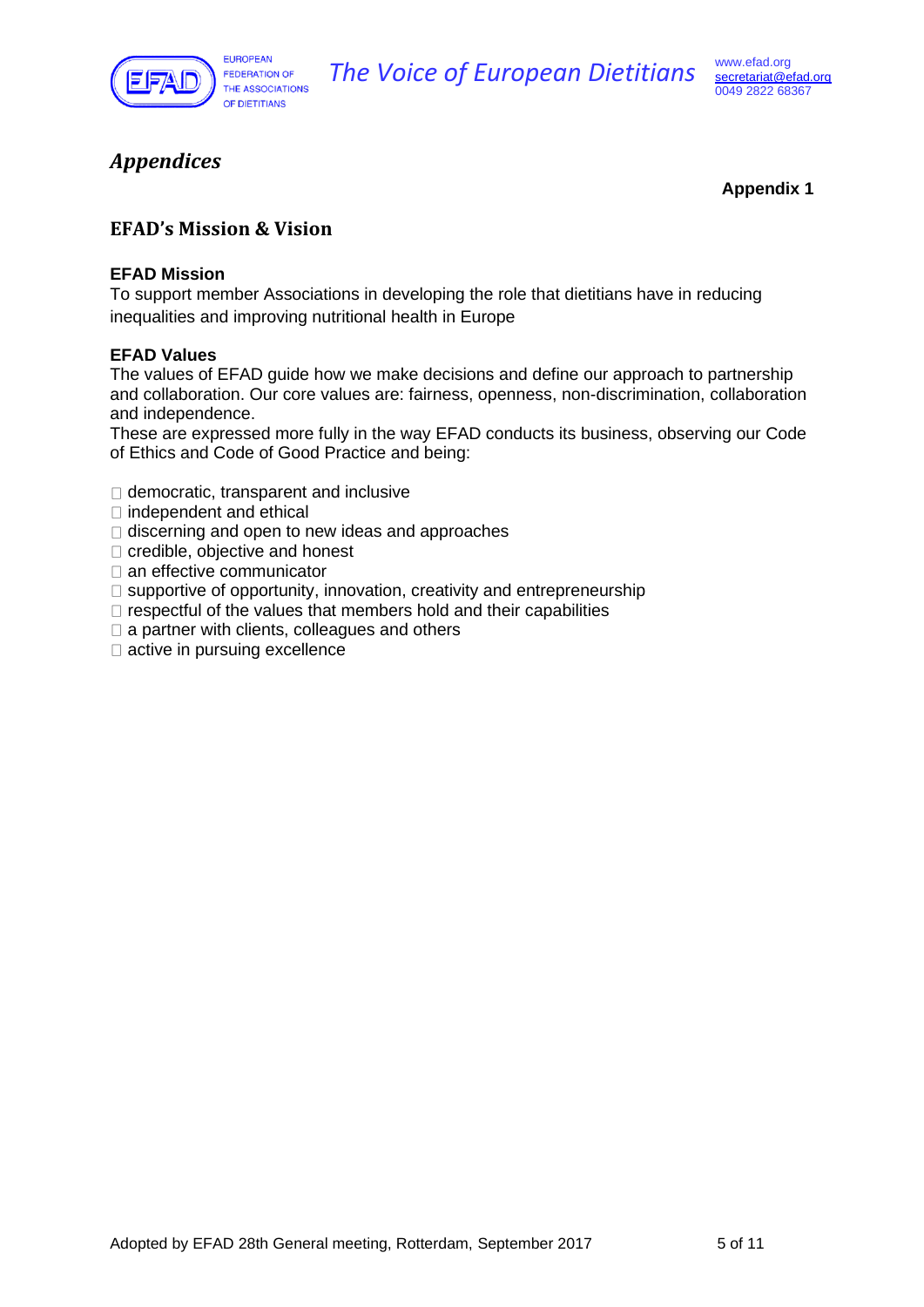

EUROPEAN **FEDERATION OF** THE ASSOCIATIONS OF DIFTITIANS

# **The Voice of European Dietitians** [www.efad.org](http://www.efad.org/)





# <span id="page-5-0"></span>**International Code of Ethics and Code of Good Practice for Dietitians**

International standards are not meant to replace any national standards that exist, but are meant to put on paper those important matters to which we can all agree. They represent the common ground of dietetics around the world.

### **International Code of Ethics**

**Dietitians practice in a just and equitable manner to improve the nutrition of the world by**: Being competent, objective and honest in our actions Respecting all people and their needs Collaborating with others Striving for positive nutrition outcomes for people Doing no harm Adhering to the standards of good practice in nutrition and dietetics

### **International Code of Good Practice**

#### **Provision of Service and application of knowledge**:

Provide high quality, cost efficient services in nutrition and dietetics

Provide services based on the expectation and needs of the community or client

- Competently apply the knowledge of nutrition and dietetics and integrate this knowledge with other disciplines in health and social sciences
- Work co-operatively with others to integrate nutrition and dietetics into overall
- care/service regardless of context

Work in partnership with clients and users of the service

#### **Developing practice and application of research**

Interpret, apply, participate in or generate research to enhance practice Develop a unique body of knowledge Have an in‐depth scientific knowledge of food and human nutrition Develop practice based on evidence

#### **Communication**

Communicate effectively through nutrition education, education and training,

development of policy and programs Advocate for nutrition and dietetics, the alleviation of hunger and the value of services Advance and promote the dietetics profession

#### **Quality in practice**

Systematically evaluate the quality of practice and revise practice on the basis of this feedback

Strive to improve services and practice at all times Maintain continued competence to practice

#### **Continued competence and professional accountability**

Ensure accountability to the public

Accept responsibility for ensuring practice meets legislative requirements

Maintain continued competence by being responsible for lifelong learning and engaging in self development.

Agreed by the International Confederation of Dietetic Associations (ICDA) Adopted by the European Federation of the Associations of Dietitians (EFAD) September 2008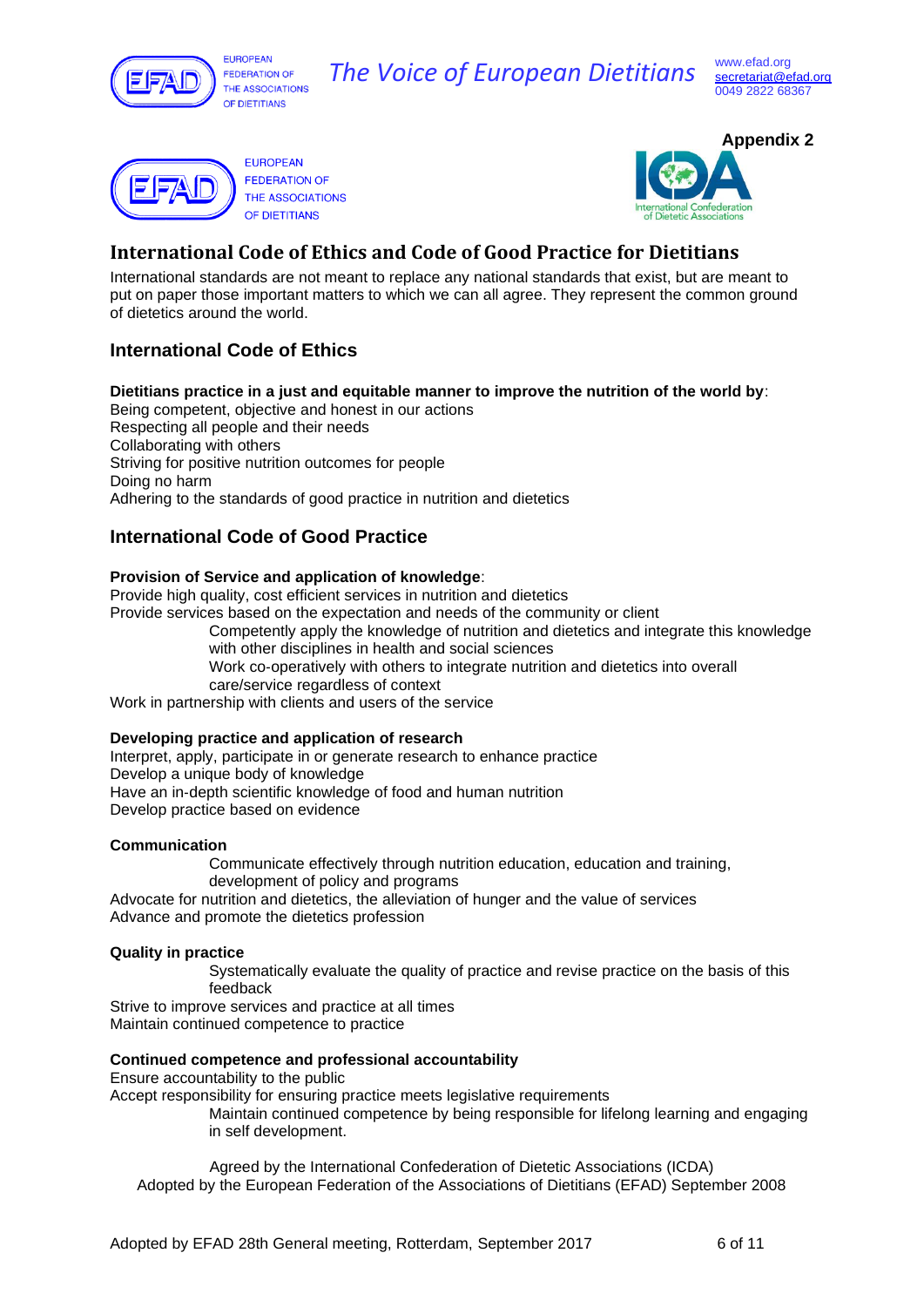

### **Appendix 3**

## <span id="page-6-0"></span>**Guidelines for Sponsorship and Collaborative Partnership with Industry**

### **INTRODUCTION**

EFAD is a Professional Association and non-governmental organisation that maintains independence and integrity at all times.

EFAD's guidelines for sponsorship and partnership with industry aim to increase EFAD's potential to access funds or services from companies or foundations, while maintaining the integrity of EFAD and the independence and professional standing of its members. A wide range of options exists for collaboration of EFAD with industry. Such collaborations can mutually support the aims of EFAD and of the collaborating organisation. Forming new alliances is a positive way forward for EFAD in promoting its aims and its aspirations.

### **Collaboration Criteria**

Every collaboration between EFAD and a third party will have to meet the following criteria:

- The collaboration contributes in an effective manner to the mission and goals of EFAD;

- The cooperation is not in violation of any local, national or international law or regulation;

- EFAD reserves fully autonomous control with regard to the information and advice given on the benefits and / or risks in the fields of health and sustainability of food;

### **Partner Criteria**

EFAD is aware that the interests of potential partners, especially when operating in the food industry, may be different to the interests of EFAD. EFAD will, therefore, always assess whether a partnership is appropriate, given the nature of the business and reputation of the potential partner.

EFAD will only enter into sponsorship and partnership arrangements with organisations that hold views and practices that are not contrary to EFAD's mission and values, or the ethics of the profession.

EFAD will not, under any circumstances, work with:

- Organizations which are active in the production of tobacco and / or alcoholic beverages;
- Organizations that profit predominantly from the sale of tobacco and / or alcohol;

- Organizations that are characterized predominantly by sales and / or production of foods which are not conducive to a healthy lifestyle<sup>2</sup>

The sponsorship guidelines shall be publicly available on EFAD's website and shall comply with EFAD statutes, objectives and mission: to promote better nutrition and health for all people living in Europe.

### **Partnership** is defined as:

Joint participation in an activity, project or event, where the commercial company is involved in direct collaboration with EFAD, in addition to providing support.

<sup>2</sup>European Commission regulations on Health and Nutrient claims [http://ec.europa.eu/food/food/labellingnutrition/claims/index\\_en.htm](http://ec.europa.eu/food/food/labellingnutrition/claims/index_en.htm)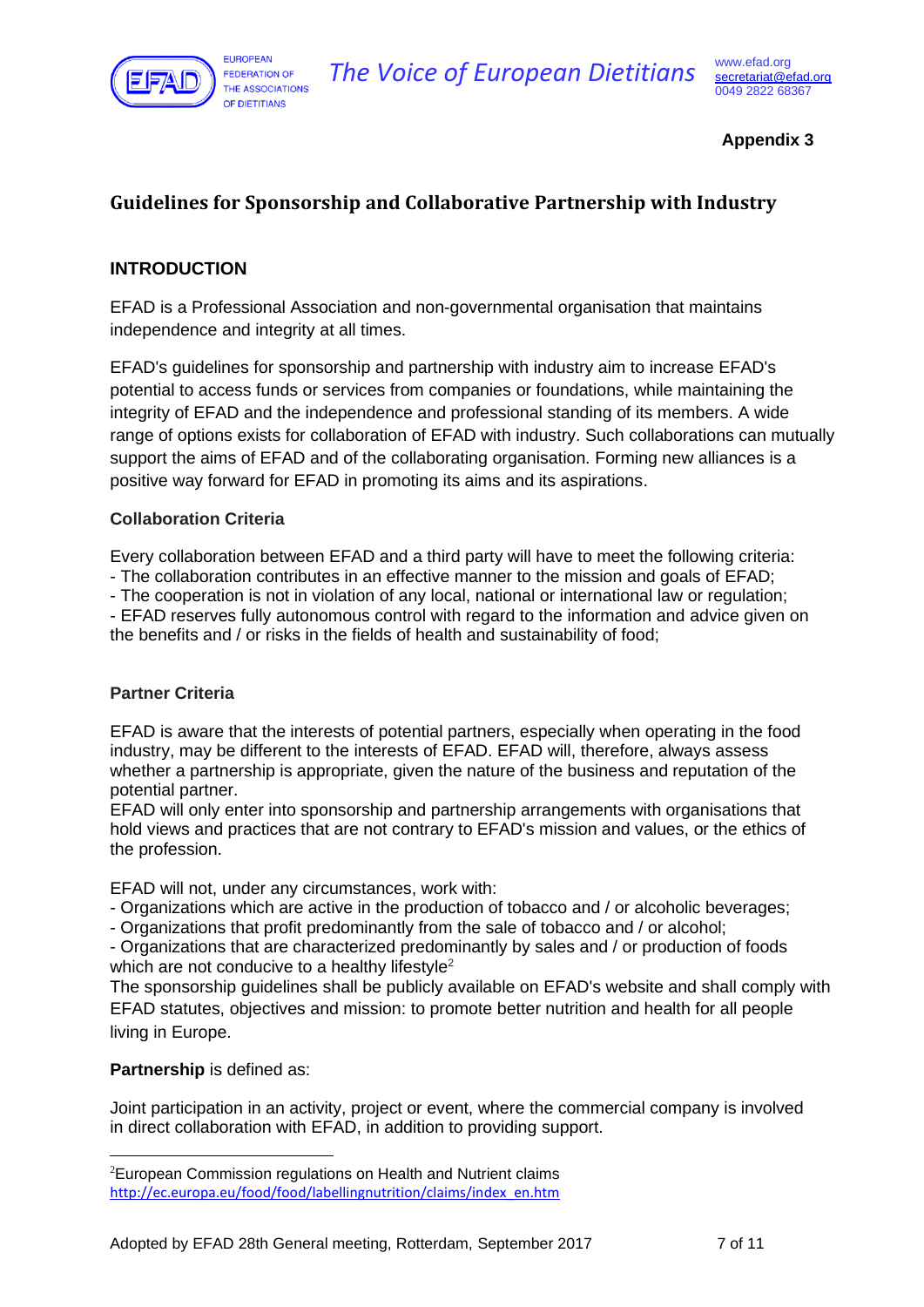

Whilst EFAD recognizes that partnerships are essential in advancing EFAD's objectives, any partnership that EFAD undertakes should in no way compromise, or be seen to compromise, the independence of EFAD's decision making processes. The independence of the internal policy making, political judgement and annual activities of EFAD should not be influenced by a partner's economic support.

#### **Sponsorship** is defined as:

The acceptance of contributions of money, services and products by EFAD on behalf of its members (whether offered or sought by EFAD).

EFAD can enter into sponsorship with companies or foundations that hold views and practices that are not contrary to EFAD's mission and values. EFAD will only accept funding that does not compromise its core principles and does not restrict its ability to address relevant issues freely.

#### **Promotion** is defined as:

The publication of information, on behalf of a collaborator, in the EFAD newsletter or conference programme or on the EFAD web site and Facebook pages.

The distribution of collaborator's information or questionnaires by direct mailing to National Dietetic Associations or web site users.

As described in the "terms of registration" the email addresses of EFAD web site users will not be divulged to any collaborator.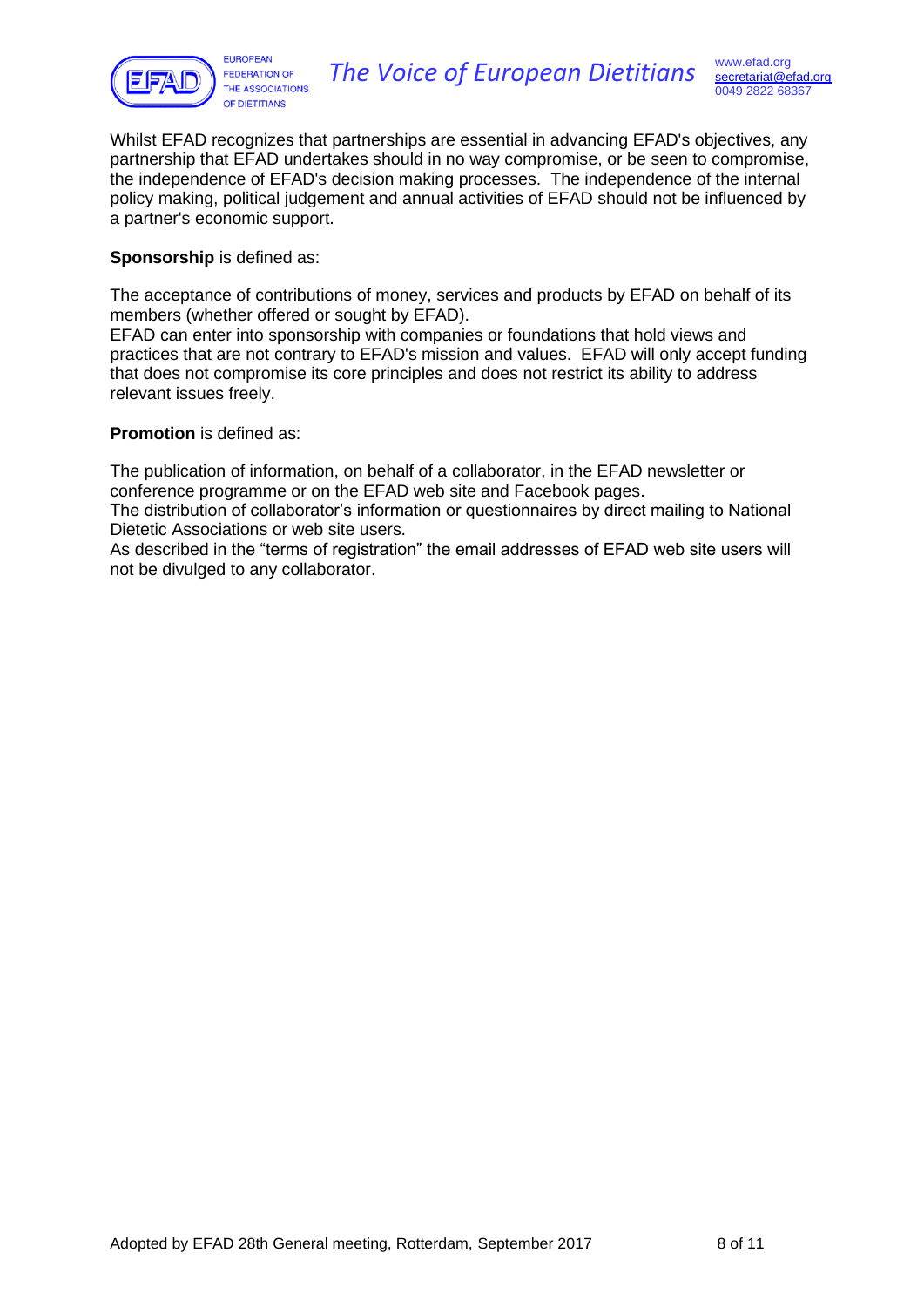



### **GUIDELINES FOR COLLABORATION WITH INDUSTRY**

- 1. EFAD has a responsibility to maintain the professional independence and integrity of its members, and will ensure it is preserved in any financial relationship. In any collaboration EFAD should be able to demonstrate that the sponsorship does not exert any influence on its own policies and practices.
- 2. Collaboration should only be undertaken with companies which have a business philosophy or code of beliefs (ethics) that is acceptable to EFAD
- 3. Collaboration can only take the form of financial support for specific projects or activities, not for core business of EFAD.
- 4. Any request from an organisation to use EFAD's name and/or logo must be made in writing to the Secretary General
- 5. The name and the logo of EFAD should never be used in any separate promotion by companies without express prior written agreement being obtained from EFAD.
- 6. All financial transactions should be handled by the Honorary Treasurer of EFAD or his/her nominated representative.
- 7. EFAD reserves the right to refuse new sponsorship or to terminate existing sponsorship if the sponsorship diverts from the agreed terms or these principles.

### **PROCEDURE FOR EVALUATING A PROPOSAL FOR COLLABORATION**

Partnership and sponsorship opportunities will be assessed by EFAD's Executive Committee on a case by case basis, while respecting the above mentioned principles.  $(=$  summary of chart 1)

The conclusions of their assessment will be made available to EFAD members.

When considering a sponsorship arrangement EFAD will request information about the company's principal activities, their products or services and their objectives and ethics.

Before a collaborative initiative is entered into, the following should be considered: nature of the company, the nature of its products, the means used to promote the products, or the consequences of these processes, and whether these are compatible with the principles outlined in the present document and the objectives and ethics of EFAD. In addition consideration will be given to EFAD's degree of control over the project (e.g. editorial control of written material, use and position of logo).  $(=\text{chart2})$ 

When financial support is approved, a letter of agreement or contract between EFAD and the company will be agreed and signed by authorised parties detailing length of time for the agreement, contribution value, joint activities and deliverables to be achieved, with a start and end date.  $(=\text{chart } 2)$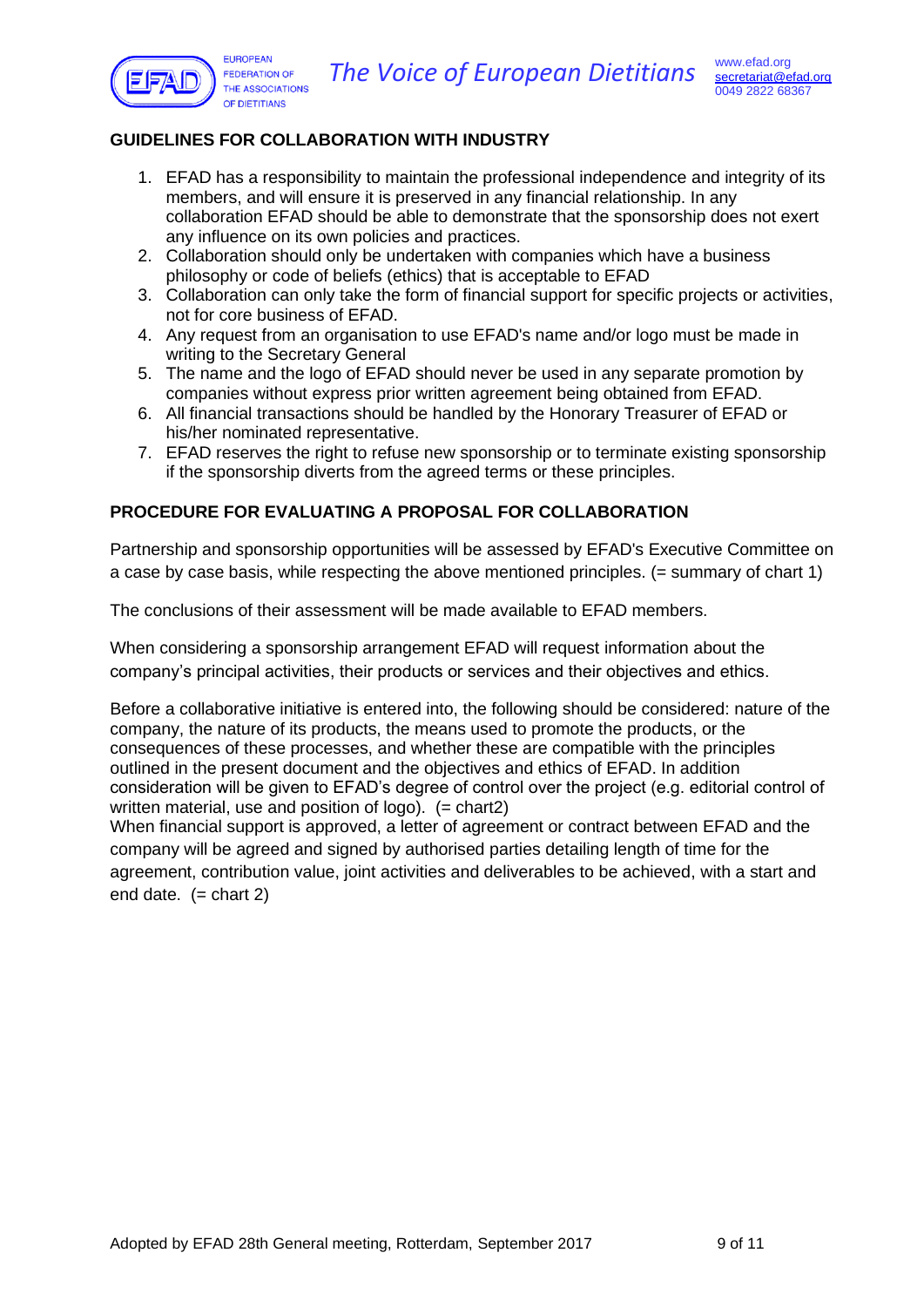

**The Voice of European Dietitians** [www.efad.org](http://www.efad.org/)

0049 2822 68367